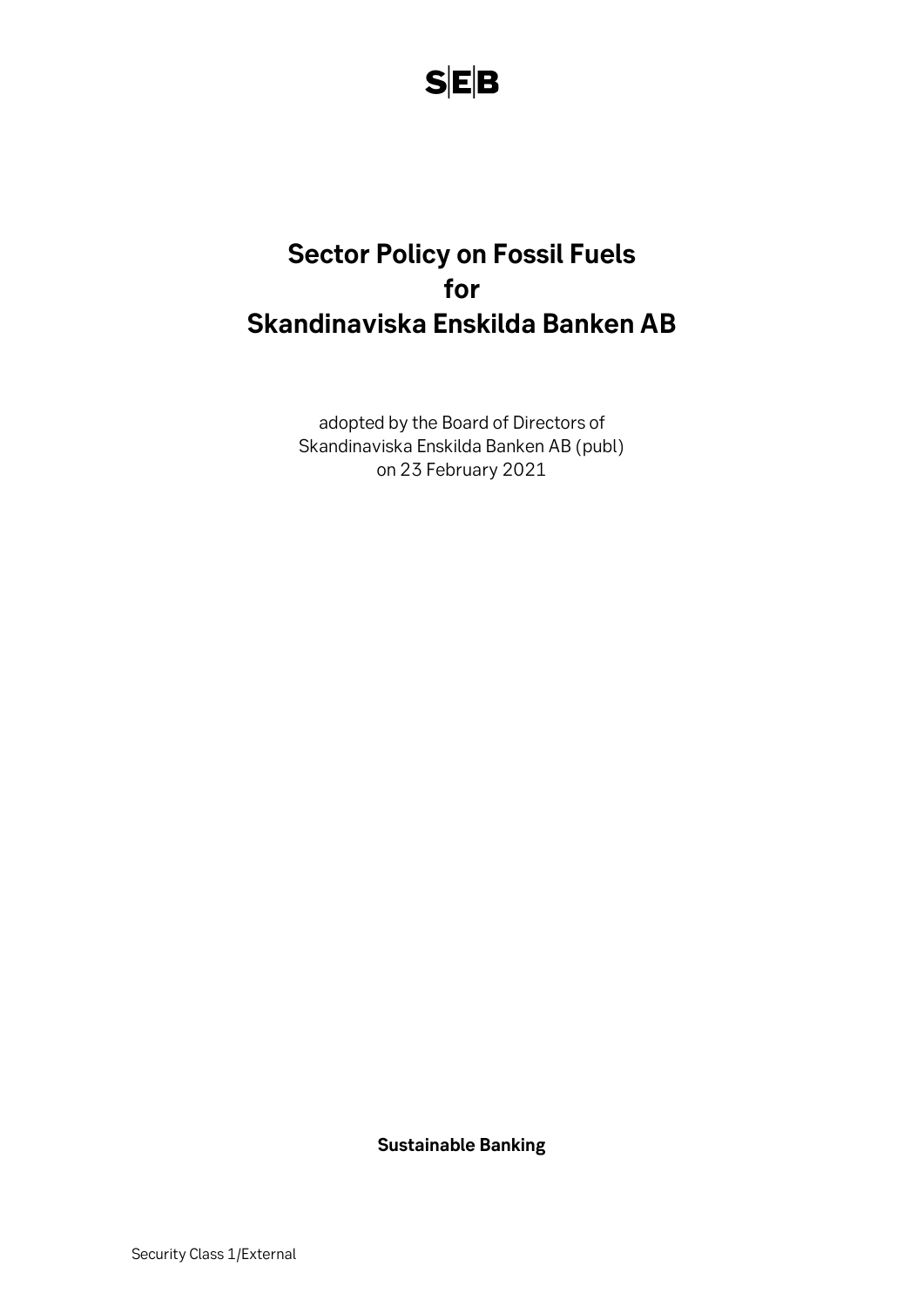# **Table of Contents**

| $\mathbf 1$    |     |                                                                                |  |  |
|----------------|-----|--------------------------------------------------------------------------------|--|--|
| 2              |     |                                                                                |  |  |
| 3              |     |                                                                                |  |  |
| 4              |     |                                                                                |  |  |
| 5              |     |                                                                                |  |  |
| 6              |     | Company alignment with SEB's long term strategy on fossil related activities 4 |  |  |
| $\overline{7}$ |     |                                                                                |  |  |
|                | 7.1 |                                                                                |  |  |
|                |     |                                                                                |  |  |
| 8              |     |                                                                                |  |  |
|                | 8.1 |                                                                                |  |  |
|                | 8.2 |                                                                                |  |  |
|                | 8.3 |                                                                                |  |  |
| 9              |     |                                                                                |  |  |
|                | 9.1 |                                                                                |  |  |
|                | 9.2 |                                                                                |  |  |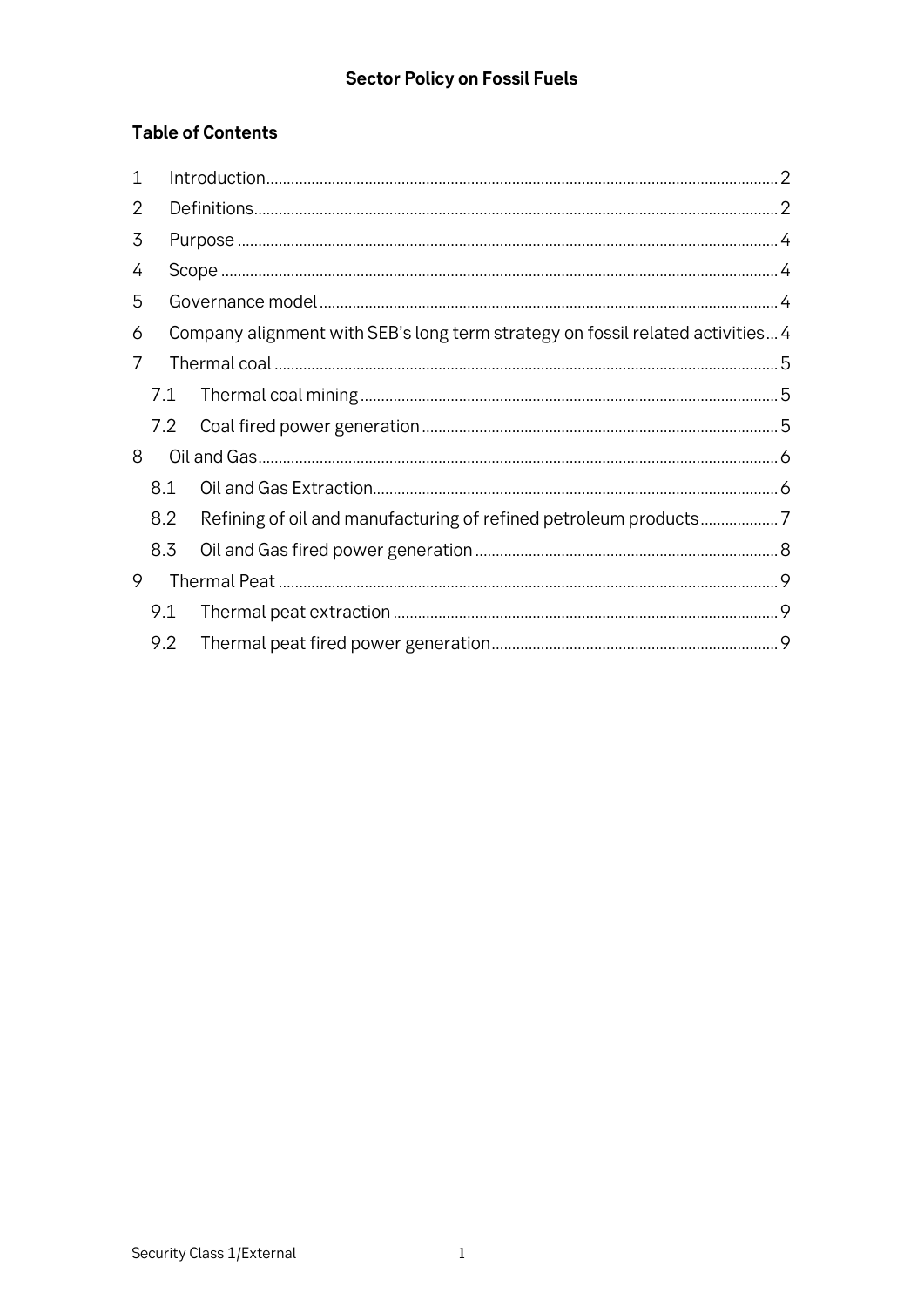# <span id="page-2-0"></span>**1 Introduction**

Emissions from combustion of coal, oil, gas and peat stands for 65% of Green House Gas emissions into the atmosphere<sup>1</sup>. The extraction and burning of these fuels as a source of energy must be gradually reduced and replaced as part of an orderly transition to a low carbon society and reaching the target in the Paris Agreement (PA) of limiting global warming to well below 2 degrees aiming for 1,5 degrees compared to "preindustrial levels".

Skandinaviska Enskilda Banken AB (publ) ("SEB") is a signatory to the Principles for Responsible Banking, where we, as a bank, have committed to align our strategy with the Paris Agreement. This policy serves to support that alignment and SEB's contribution to an orderly transition to a low carbon society. SEB also recognizes that self-sufficiency in energy production can have strategic security implications for nation states including our home markets.

This transition represents a major commitment. Since SEB's stance is to engage and include rather than exit, the transition and implementation will be executed in a manner conscious of the above.

This sector policy is a sub-policy to the thematic Environmental policy, which is part of the overall Sustainability policy framework described in the Corporate Sustainability Policy. Policies in SEB are reviewed annually.

# <span id="page-2-1"></span>**2 Definitions**

**Arctic Oil and Gas:** Oil and Gas originating from exploration and production in the Arctic Area.

**Arctic Area:** The geographic area north of the Arctic polar circle (N 66°33′) . [2](#page-2-3)

**Business Relationship:** A commercial relationship where SEB provides Financial Services to a Client.

**Client:** A Company with which SEB has a Business Relationship.

**Companies:** Legal entities, irrespective of form, conducting business.

**Dedicated finance:** Where the financing is channelled to a specified use of proceeds.

**Environmentally Sensitive Areas:** UNESCO World Heritage sites, Wetlands covered by the Ramsar Convention, International Union for the Conservation of Nature Red List Species, National parks and nature reserves-, and High conservation value forests  $(HCVF)^3$  $(HCVF)^3$  and the Arctic Area.

**Exempted activities**: Gas and electricity transmission activities and such other activities listed in 4 below.

**Existing operations:** Existing undertaking that is undergoing no material

<span id="page-2-3"></span>(1) The ice cap (areas covered by permanent ice) (2) Water areas where the average temperature is below 10 C (3) The Arctic polar circle (66°33′). SEB has chosen "the Arctic polar circle" since it is a

<span id="page-2-2"></span><sup>1</sup> https://www.epa.gov/ghgemissions/global-greenhouse-gas-emissions-data

<sup>&</sup>lt;sup>2</sup> The arctic area is an environmentally sensitive area. There are three definitions used for the arctic areas:

geographically stable definition.

<span id="page-2-4"></span><sup>&</sup>lt;sup>3</sup> SEB considers the whole Amazon basin an environmentally sensitive area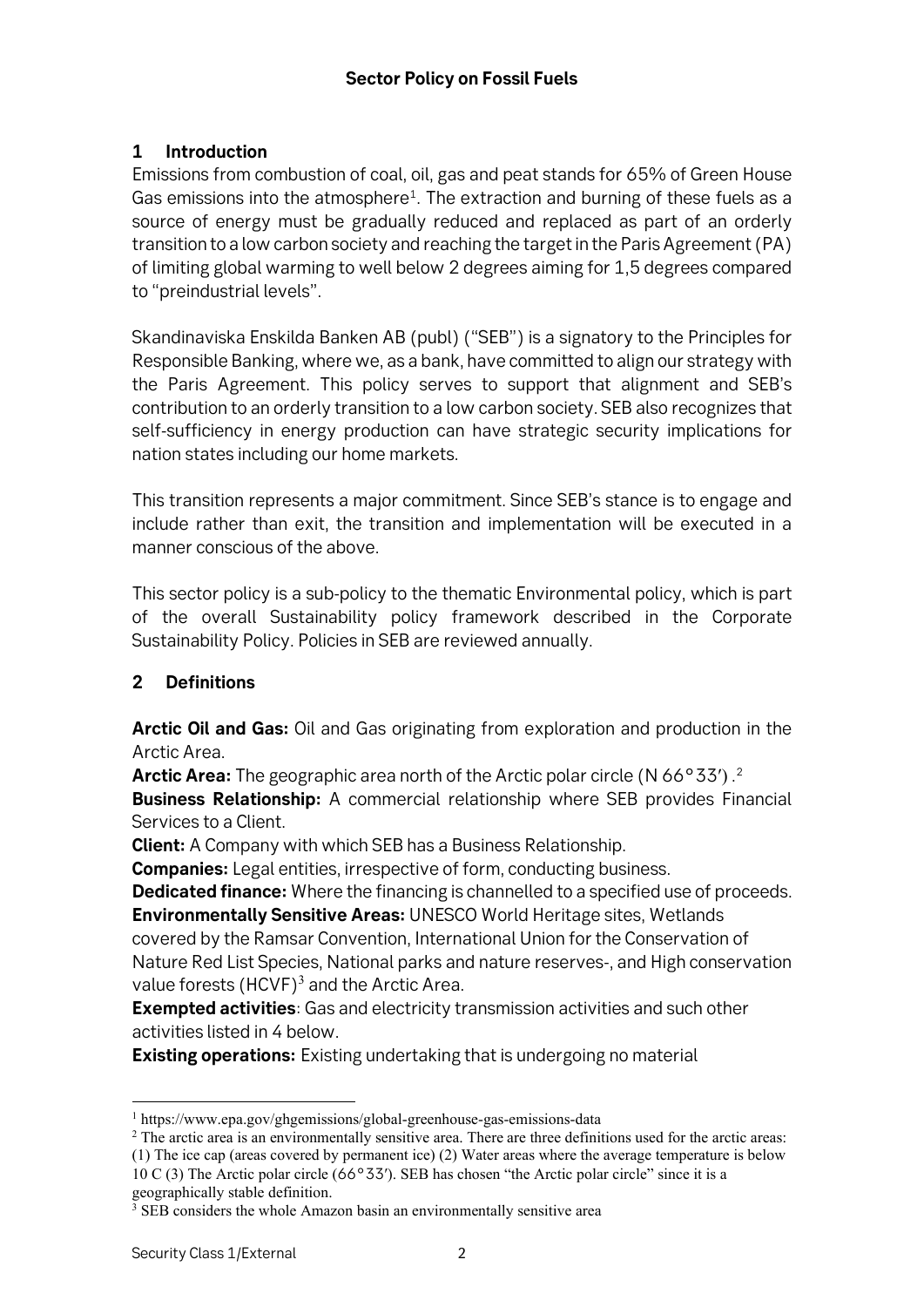change in output or function.

**Extraction of fossil fuels:** Open pit and underground mining to expose and extract solid fossil fuels. Drilling-, or injecting liquid at high pressure into subterranean rocks, boreholes, etc-, to extract liquid or gaseous fossil fuels that can be forced to flow to the surface.

**Financial Services**: General banking and advisory services including services that result in credit exposure.

**Fossil fuels**: Fossil fuels in this Policy refers to thermal Coal, Oil and refined petroleum products, Natural Gas and thermal Peat

**Fossil Fuel Industry:** Companies that are directly involved in the following economic activities:

- 1. Extraction of fossil fuels
- 2. Refining of oil and manufacturing of refined petroleum products
- 3. Fossil fuel power generation

**Fossil fuel power generation**: Generation of heat and/or power for internal or external supply using a fossil fuel.

**GHG emissions:** Carbon dioxide (CO2), Methane(CH4), Nitrous oxide(N2O), Fluorinated gases

**Greenfield or brownfield thermal coal mining:**Undeveloped and already developed thermal coal mining sites

**Investment**: Where SEB, directly or through investment products managed by SEB or its subsidiaries invest in equities and fixed income securities.

**Mountain Top Removal:** Mountain top removal mining (MTR), also known as mountain top mining (MTM), is a practice where the tops of mountains are removed. The earth from the mountaintop is then moved into neighbouring valleys.

**New Projects and capacity expansion:** An identified location where any new commercial, industrial or infrastructure undertaking is taking place or any existing undertaking that is undergoing material change in output or function, which may result in changes to the operation's climate impacts.

**Oil and Gas companies:** Exploration & Production companies and Oilfield services companies supporting Exploration & Production, commonly referred to as upstream companies.

**Refining:** The industrial process of generating refined products from a given fossil commodity.

**Scope 1 -3:** Scope 1 covers direct emissions from owned or controlled sources. Scope 2 covers indirect emissions from the generation of purchased electricity, steam, heating and cooling. Scope 3 includes all other indirect emissions that occur in a company's value chain.

**SEB Group:** SEB and its subsidiaries.

**Seismic fossil exploration:** The activity of using seismic technologies in oil and gas exploration to identify new fossil reservoirs.

**Unconventional Oil and Gas**: Unconventional Oil and Gas in this Policy refers to Oil sand/tar sand, shale/fracked oil and gas.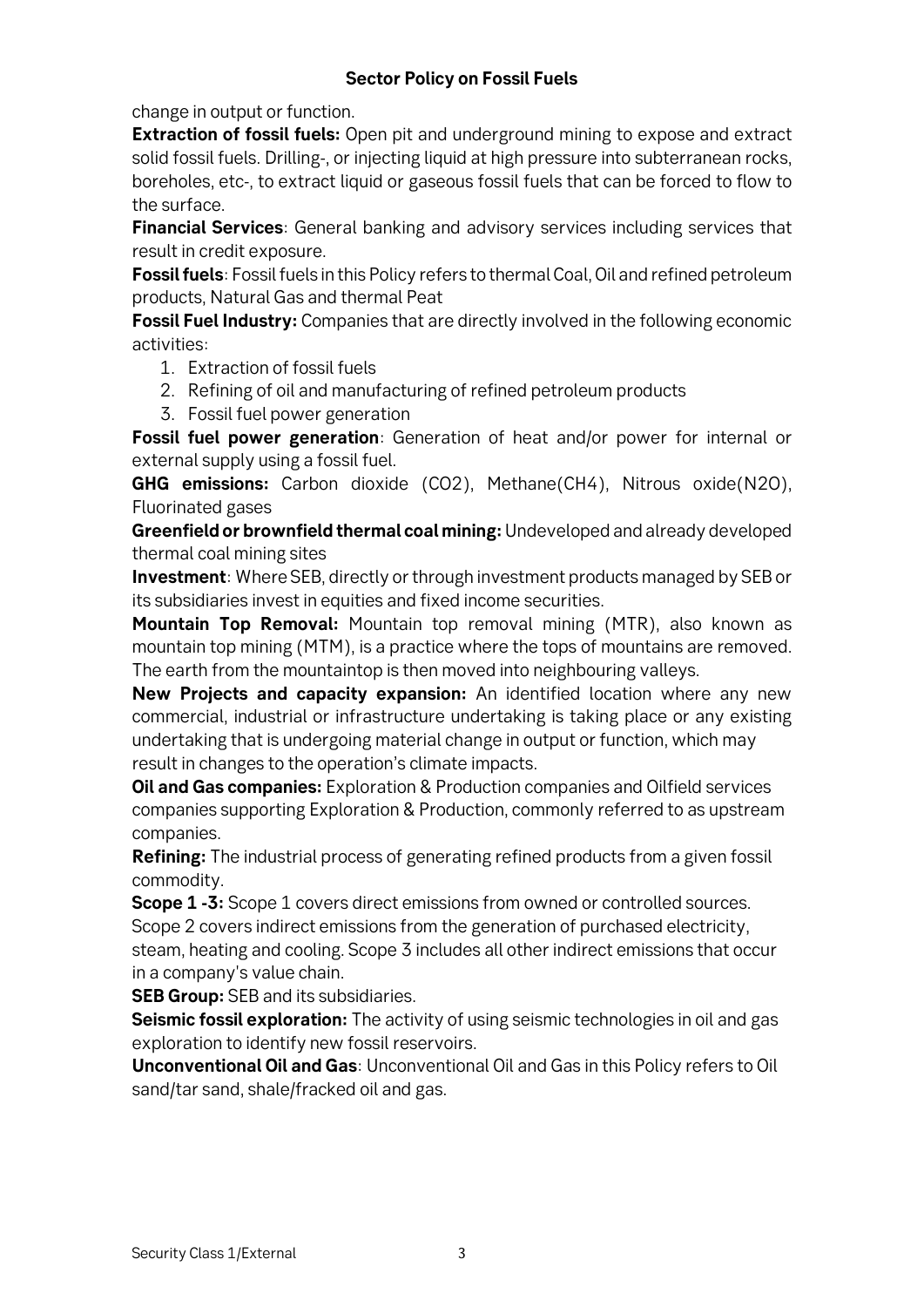# <span id="page-4-0"></span>**3 Purpose**

The purpose of this policy is to define and regulate SEB's view on the Fossil Fuel Industry and to guide the other entities of the SEB Group in their respective views on the Fossil Fuel Industry.

#### <span id="page-4-1"></span>**4 Scope**

This policy applies to SEB. SEB's ambition is that all operating legal entities in the SEB Group shall adopt this or a similar policy in relation to fossil fuel.

The Board of Directors has mandated the Group Risk Committee, GRC, of SEB to make deviations from this policy. Any such decisions by GRC shall be reported back to the Board of Directors.

#### *Exempted activities:*

1) Intermediation services such as provision of investment opportunities and thereto related research activities;

- 2) Securities financing activities;
- 3) Funds managed outside SEB Group;
- 4) Corporates with either a turnover below 0.5 million Euros or a credit exposure below one million Euros;
- 5) Products where the employees in companies in scope of this policy are the beneficiaries, e.g. Occupational Pension;
- 6) Any activity that the SEB Group is obliged under law or regulation to provide.

Investment and financing to protect our own position and loan recoveries as well as Investment banking related services (e.g. Mergers & Acquisition, Equity Capital Markets, Debt Capital Markets) can be exempted contingent on GRC approval for each proposed transaction and based on appropriate Sustainability due diligence.

#### <span id="page-4-2"></span>**5 Governance model**

This policy follows the same governance model as for all SEB's policies:

- The relevant business divisions are always responsible for ensuring adherence to the policy
- The CRO function is responsible for following-up and control of adherence to the commitments in the Policy.
- There will be a yearly review of the credit portfolios covered by this Policy.

#### <span id="page-4-3"></span>**6 Company alignment with SEB's long term strategy on fossil related activities**

SEB is committed to support its customers in meeting the Paris Agreement through an orderly transition. Companies which lack a transition plan, scope 1 and 2 for power generation and scope 1,2 and 3 for extraction and refining, should over time develop such a plan. SEB expects companies to be transparent about their transition plans, that the plans include milestones for the individual company's transition plan and that companies' public and non-public policy positions do reflect those plans. A Company that does not have such a plan and does not commit to producing such a plan within a reasonable time frame represents an outlier. SEB can act as an advisor to companies developing such plans.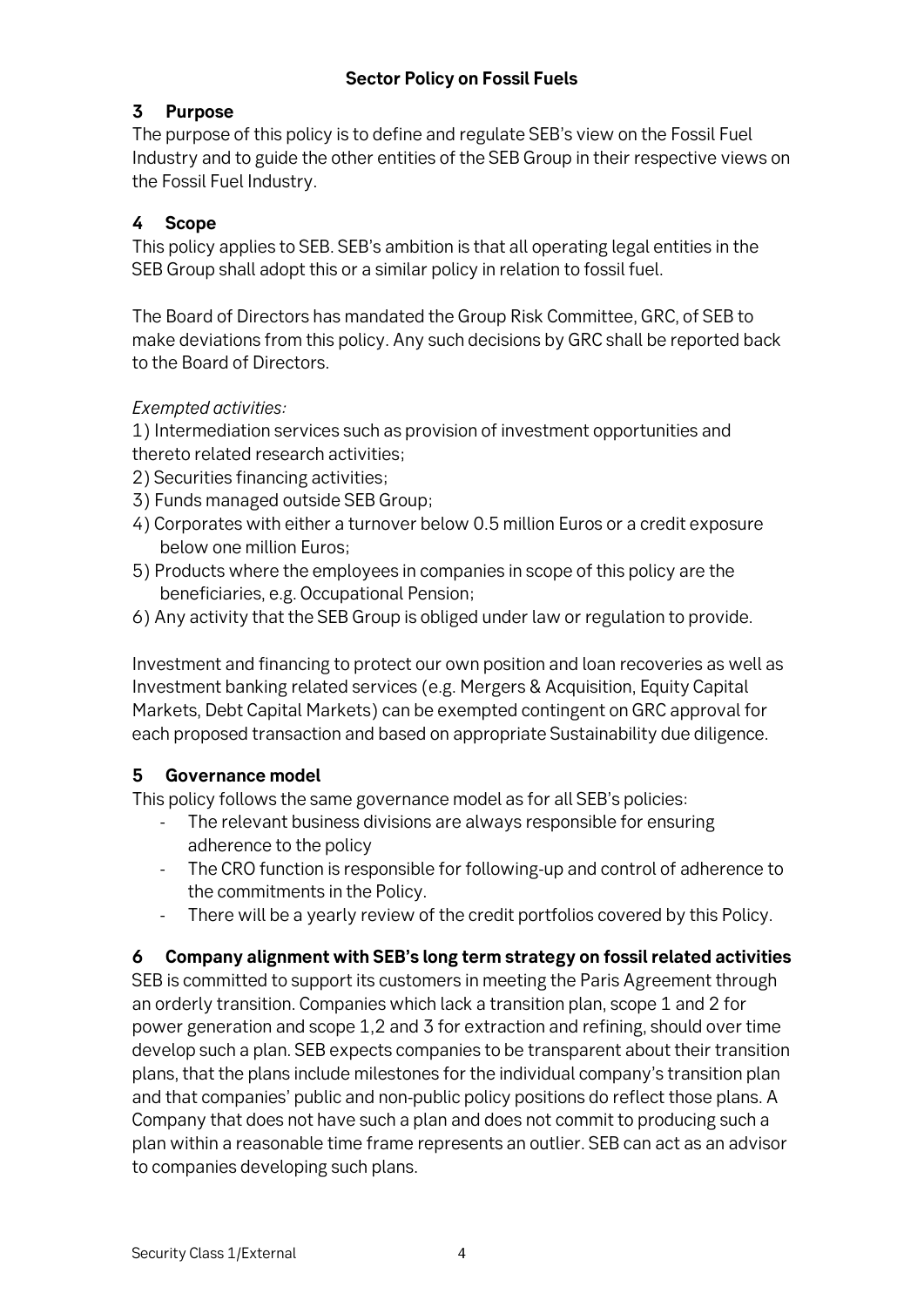Carbon Capture and Storage (CCS) and Bio Energy Carbon Capture and Storage (BECCS) have strong potential to become important transition technologies in the quest to limit  $CO<sub>2</sub>$  emissions from carbon intensive industries or create carbon sinks. SEB is positively predisposed to such technologies. SEB is also positively predisposed to support investments that significantly enhance climate impact even if "green" isn't reached.

# <span id="page-5-0"></span>**7 Thermal coal**

# <span id="page-5-1"></span>7.1 Thermal coal mining

# *7.1.1 General*

• SEB shall avoid entering into new business relationships with Companies operating thermal coal mines or providing Dedicated financing to thermal coal mines.

# *7.1.2 New Projects and capacity expansion*

- SEB shall avoid providing financial services to-, or invest in:
	- Projects that are dedicated to thermal coal extraction;
	- Greenfield or brownfield thermal coal mining expansions.

- Infrastructure projects that are dedicated to thermal coal such as harbours or terminals of existing harbours, transportation of thermal coal by rail or road, storage of coal (warehouses).

# *7.1.3 Existing operations*

- SEB shall avoid providing financial services to-, or invest in-, Companies engaging in the practice of mountain top removal
- SEB shall avoid providing financial services to-, or invest in-, Companies with a material share of revenues (> than 15 %) deriving from thermal coal mining. For Germany see the last paragraph in this section.
- SEB will exit current business relationship where more than 5% of the revenues by 2025 is derived from thermal coal mining. For Germany there is a time-limited exception to the 5%-restriction. See next point.
- In Germany, the coal exit framework has been defined by the Coal Phase-out Act which provides for the gradual phase-out of coal-fired power generation by 2038 at the latest. Clients who are eligible for the national coal phase out legislation are exempt from the two paragraphs above. In those cases, SEB will not provide dedicated financing to coal mines.

# <span id="page-5-2"></span>7.2 Coal fired power generation

# *7.2.1 General*

• SEB shall avoid entering into new business relationships with Companies where more than 5% of revenues are derived from coal fired power generation.

# *7.2.2 New Projects and capacity expansion*

• SEB will avoid providing financial services to-, or invest in-, new coal fired power plant (CFPP) projects, wherever they are located, nor will SEB provide financial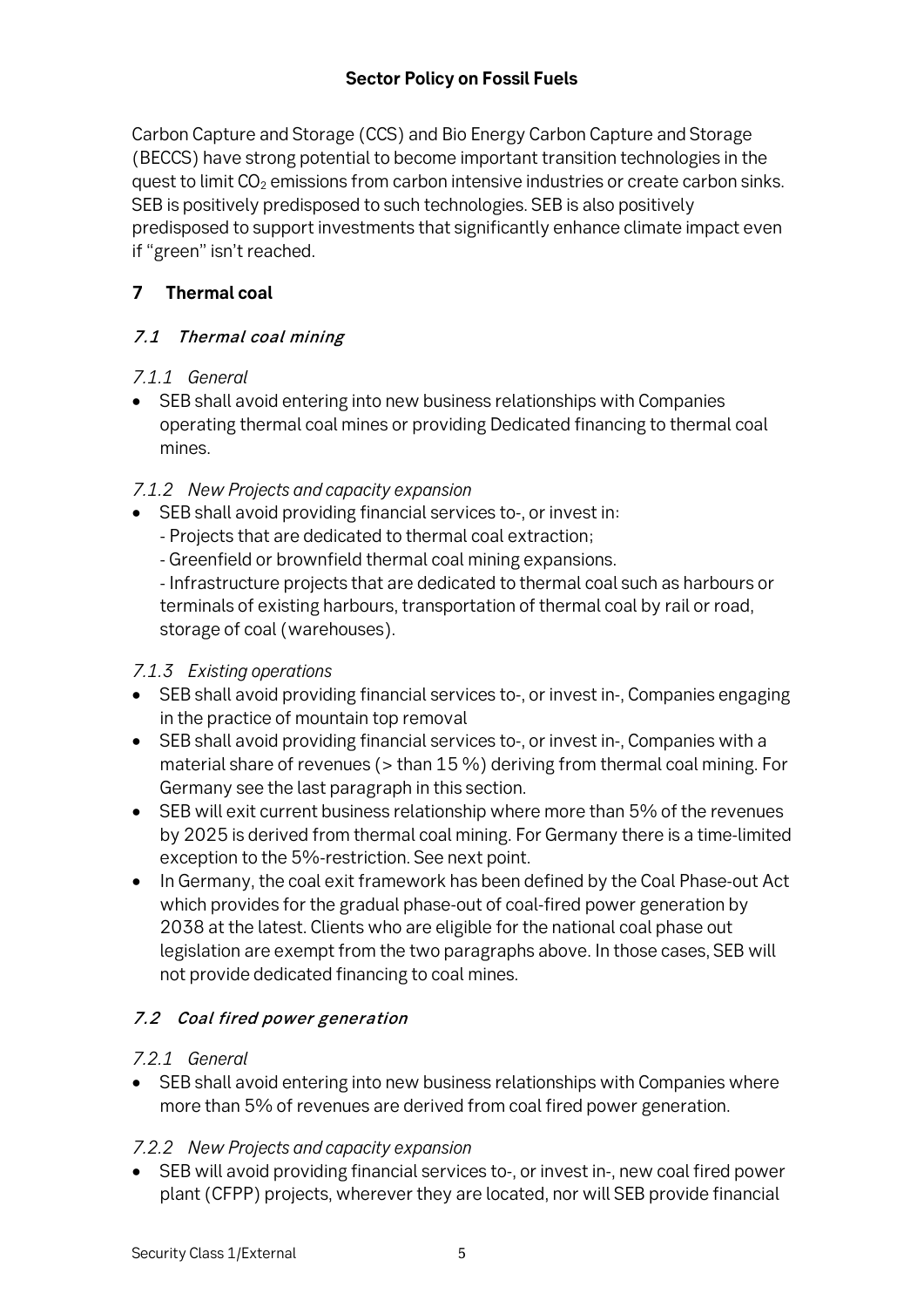services to-, or invest in-, brownfield retrofit CFPP projects seeking lifetime extension or capacity increase.

#### *7.2.3 Existing operations*

- SEB shall avoid providing financial services to, or invest in:
	- Companies with a material share of revenues ( $>$  than 15 %) derived from coal-fired power generation. This does not apply to Clients eligible for the national Coal Phase-out legislation in Germany, see the last paragraph in this section.
	- Power generation Companies that do not have a defined strategy to reduce coal fired power generation, under a regularly monitored plan including a timeline, in line with the Paris Agreement and pursuant to section 6 of this policy "Company alignment with SEB's long term strategy on fossil related activities".
- SEB aims to support its Clients with coal fired power generation activities to move into new types of renewable energy generation as well as natural gas as a transitionary solution. For SEB's position on gas fired power generation, see section 8.3 of this policy.
- SEB aims to exit current business relationships with Clients where 5 % or more of the revenues 2030 is derived from coal fired power generation. This does not apply to Clients eligible for the national Coal Phase-out legislation in Germany, see next point.
- In Germany, the coal exit framework has been defined by the Coal Phase-out Act which provides for the gradual phase-out of coal-fired power generation by 2038 at the latest. Current customers who are eligible for the national Coal Phase-out legislation are exempt from the 2030 phase out commitment and the 15% maximum share of revenues from coal fired power generation. In those cases, SEB will not provide dedicated financing to coal fired power plants. SEB will support such companies to manage the transition successfully through financing of renewable and other low carbon power generation.

# <span id="page-6-0"></span>**8 Oil and Gas**

SEB recognises the need for society to decrease its dependency on oil and oil related products given their significant negative climate impact, in particular from scope 3 emissions. SEB recognises however that oil and oil related products will for a foreseeable number of years be a necessity to our society. SEB has therefore adopted an Oil and Gas strategy to gradually shift away from Oil and Gas companies that lack a Paris Agreement aligned (scope 1,2,3) transition plan. During this period of adjustment, SEB intends to work with Oil and Gas companies with the lowest scope 1 and scope 2 greenhouse gas emissions per unit produced.

# <span id="page-6-1"></span>8.1 Oil and Gas Extraction

#### *8.1.1 Conventional oil & gas*

• SEB caps its nominal credit exposure to the exploration, production and oilfield services sector with an annual reduction of exposure defined in the abovementioned strategy.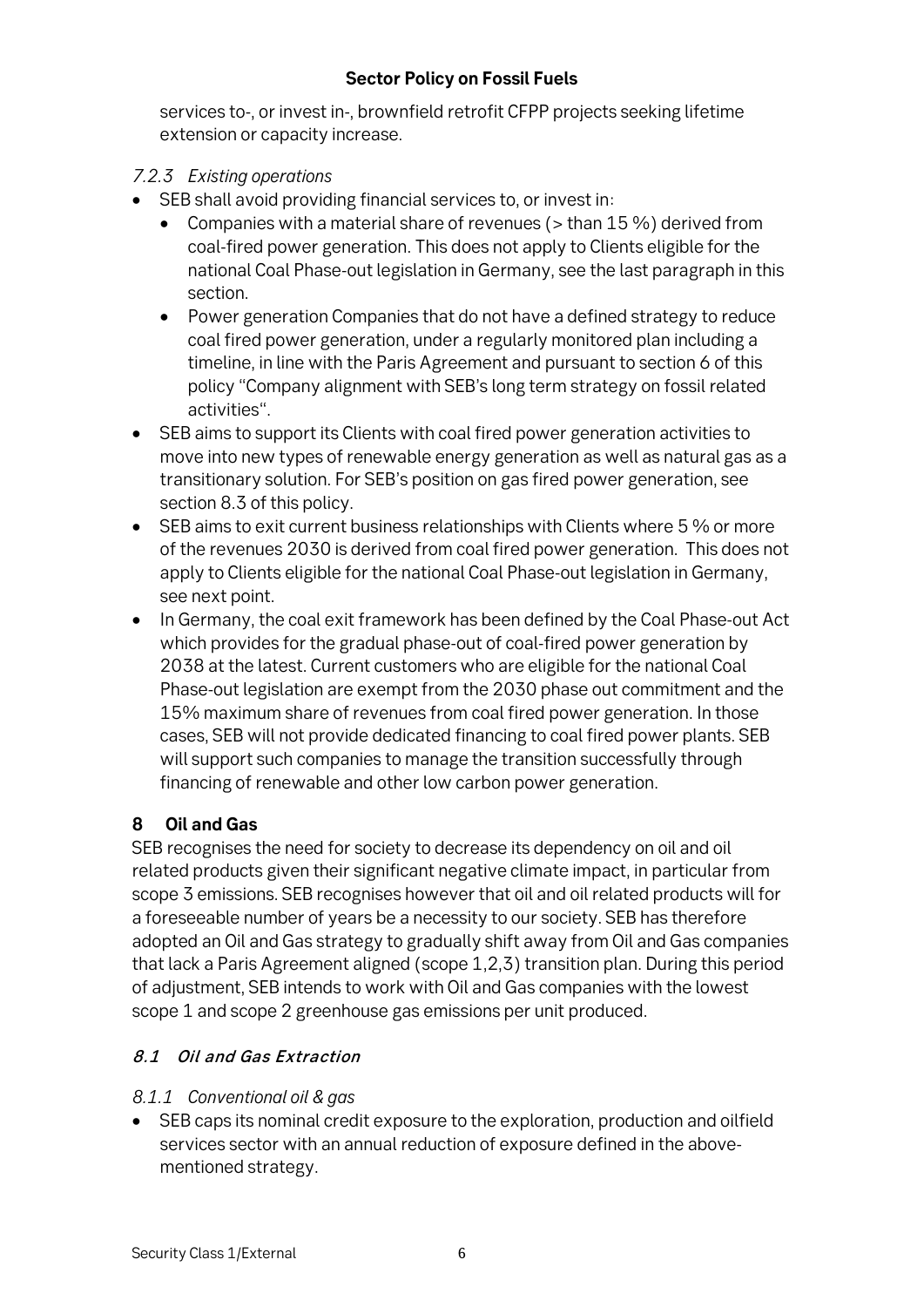- SEB will avoid providing new financial services to-, or invest in-, offshore related fossil assets (drilling rigs, seismic equipment and dedicated fossil extraction offshore support vessels) where revenue from these assets represents >5% of an owners' revenue.
- SEB will avoid providing dedicated financing to seismic fossil exploration.

# *8.1.2 Environmentally Sensitive Areas*

- SEB shall avoid providing financial services to or invest in assets/projects or expansions related to Oil and Gas in Environmentally sensitive areas
- SEB shall avoid entering into new business relationships with companies extracting oil or gas in Environmentally sensitive areas
- SEB shall avoid providing financial services to-, or invest in-, companies with a revenue share (>5%) originating from Oil and Gas related activities in Environmentally sensitive areas
- SEB shall avoid providing dedicated finance for exploration or production of Arctic Oil and Gas
- SEB shall avoid providing financial services to, or invest, in companies with a material revenue share (>15%) derived from exploration and production of Arctic Oil or Gas on the Norwegian Continental Shelf (NCS). The higher threshold for NCS is justified by the strict Norwegian environmental legislation and monitoring. Based on SEB's restrictive view on Arctic Oil and Gas in general, any exemption will require extensive scientific assurance.

# *8.1.3 Unconventional Oil and Gas*

#### *New projects or capacity expansions*

- SEB shall avoid entering into new business relationships with companies where more than 5% or revenues are derived from operations relating to Unconventional Oil and Gas.
- SEB shall avoid providing financial services to-, or invest in-, any new or expanding Unconventional Oil and Gas projects.

#### *Existing operations*

• By 2030, SEB will have phased out business relationships with Oil and Gas companies where more than 5% of revenues are derived from operations relating to Unconventional Oil and Gas.

#### <span id="page-7-0"></span>8.2 Refining of oil and manufacturing of refined petroleum products

#### *8.2.1 General*

• SEB shall avoid entering into new business relationships with companies in the business of refining of oil and manufacturing of refined petroleum products, used for transportation and combustion.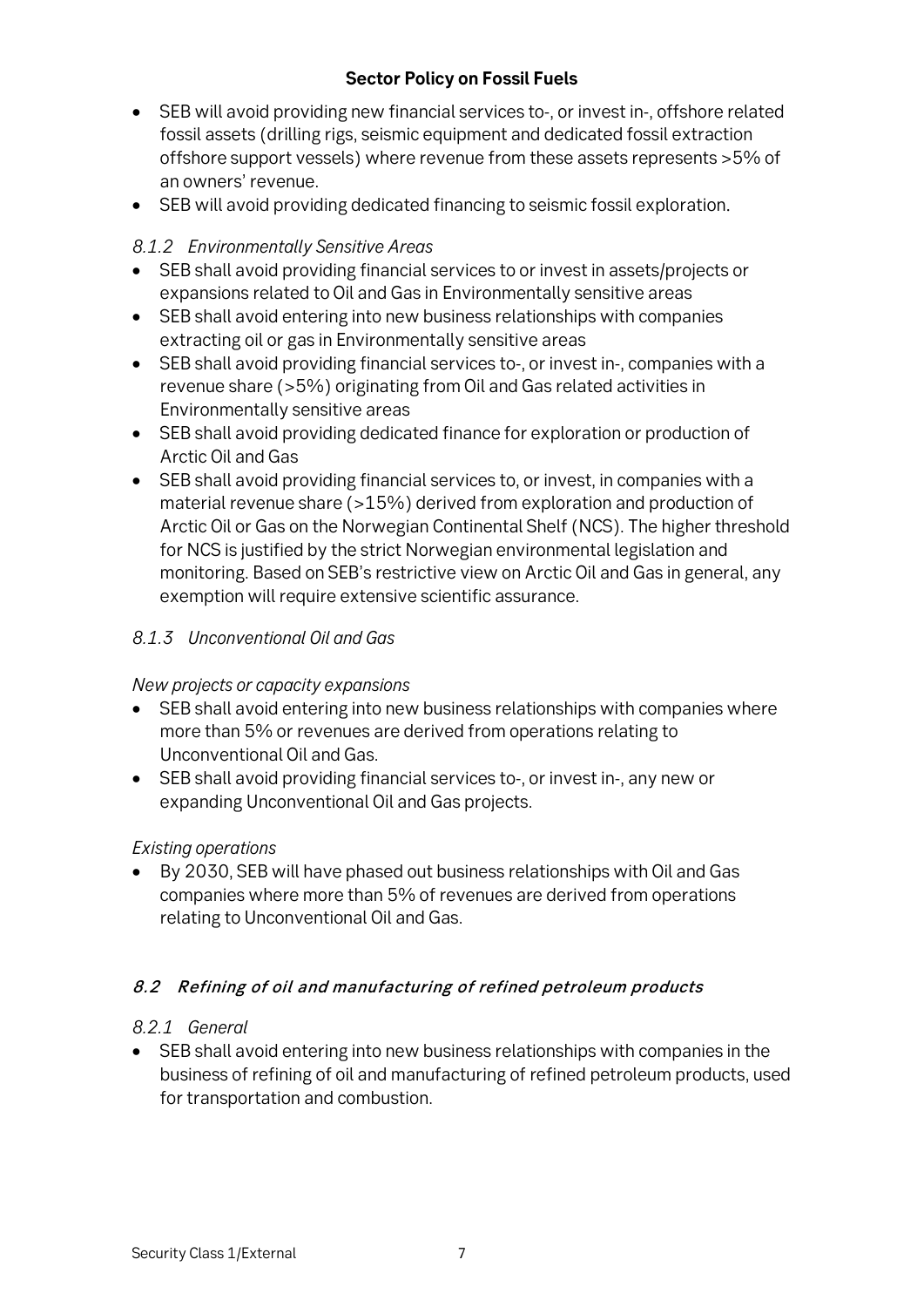#### *8.2.2 New Projects or capacity expansion*

• SEB shall avoid providing financial services to-, or invest in-, new refineries or expansion of refinery capacity for transportation fuel unless it is primarily aimed for biofuel production.

# <span id="page-8-0"></span>8.3 Oil and Gas fired power generation

#### *8.3.1 General*

SEB regards combustion of fossil gas as a short-medium term transition technology for power generation. To achieve the targets of the Paris Agreement it will be necessary to use fossil gas to secure energy supply when transforming away from coal. Fossil gas combustion will also be part of the solution when balancing power supply from intermittent power sources such as wind and solar.

# *8.3.2 New Projects and capacity expansion*

#### *Oil Fired Power Generation*

SEB shall avoid providing financial services to-, or invest in-, new oil-fired power plant projects or expansions.

#### *Biogas*

Biogas is a renewable fuel. SEB encourages the use of biogas and will together with its Clients on a regular basis assess the possibilities to partly or fully replace fossil gas with biogas. SEB will always assess whether the potential for use of biogas has been reviewed for new gas fired power plants. SEB has no restrictions on the use of biogas for power generation.

#### *Gas - Combined cycle*

SEB shall avoid doing any new dedicated financing to combined cycle gas fired power plants with emissions exceeding  $270$  g/kWh in the EU<sup>4</sup>. SEB can finance combined cycle power plants with emissions exceeding 270 g/kWh on a case by case basis, where an enhanced due diligence can show that no other feasible technical and commercial alternatives are at hand. When replacing capacity in coal fired power plants and green field gas power projects, SEB will only finance combined cycle gas turbines with the exception of cases where the replacement fulfils the requirements for *Open cycle* gas turbines set out below.

#### *Gas - Open cycle*

SEB will be able to finance open cycle energy production for the purpose of securing peak load capacity in energy systems relying to a high degree of renewable/intermittent energy and where there is a clear intention of using the open cycle gas power capacity for balancing only. Outside of the EU, SEB can finance open cycle power plants on a case by case basis, where an enhanced due diligence can show that no other feasible technical and commercial alternatives are

<span id="page-8-1"></span><sup>4</sup> In line with EU Taxonomy, Do No Significant Harm threshold for climate mitigation in gas fired power generation.